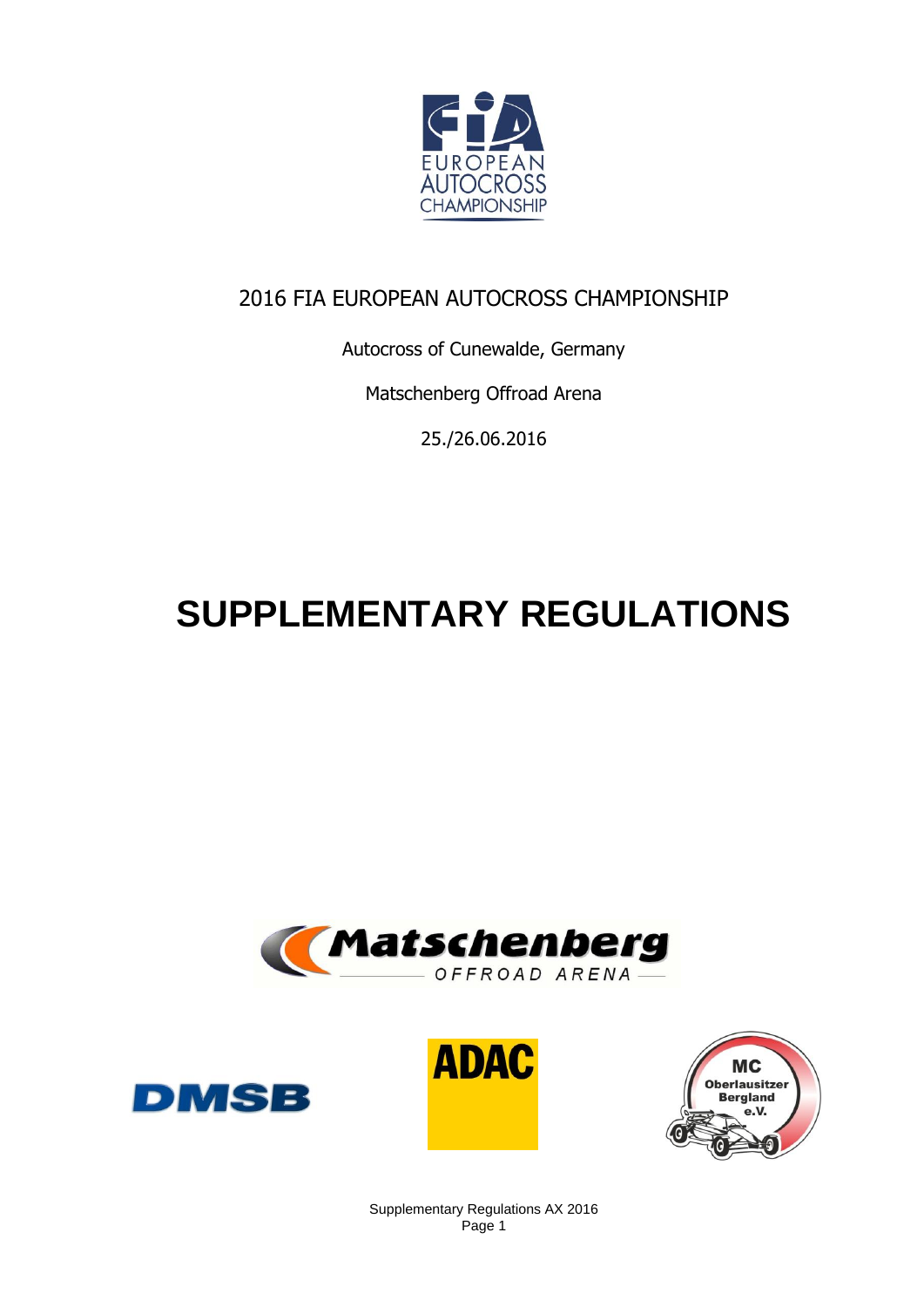

# SUPPLEMENTARY REGULATIONS FOR COMPETITIONS OF THE FIA EUROPEAN AUTOCROSS CHAMPIONSHIP

This document contains the particularities of the Competition and is based on the currently valid Appendices to the International Sporting Code («the Code») and on the newest version of the Standard Regulations for Competitions of the FIA European Autocross Championship. For all articles not specified in this document, the Standard Regulations for Competitions of the FIA European Autocross Championship are valid. The Standard Regulations are distributed to each competitor in the FIA European Championship by his ASN. They are also posted on the Official Notice Board of each event. The numbering of the chapters is in accordance with the Standard Regulations.

# **CHAPTERS:**

| $\mathbf{L}$    | <b>PROGRAMME</b>                     |                |
|-----------------|--------------------------------------|----------------|
| $\mathbf{II}$ . | ORGANISATION:                        | Article 1      |
|                 | III. GENERAL CONDITIONS:             | Articles 2-8   |
|                 | IV. CHECKING:                        | Articles 9-10  |
|                 | V. RUNNING OF THE COMPETITION:       | Articles 11-17 |
|                 | VI. PARC FERME / RESULTS / PROTESTS: | Articles 18-20 |
|                 | VII. PRIZES AND CUPS:                | Article 21     |
|                 | VIII. OTHER INFORMATION:             | Articles 22-25 |
|                 |                                      |                |

# **I. PROGRAMME**

| 05.05.2016 | Publication of regulations and acceptance of entries |
|------------|------------------------------------------------------|
| 12.06.2016 | Closing date for entries at normal fee               |
| 19.06.2016 | Closing date for entries at increased fees           |

# **Thursday, 23.06.2016**

12.00 h Paddock opens for competitors

# **Friday, 24.06.2016**

11.00-18.00 Secretariat will be open

# 11.00-18.00 h Administrative checking in the Secretariat at the paddock Scrutineering:

- 11:10-13:00 h : Super Buggy
- $-$  13:00-15:00 h : Buggy 1600
- 15:00-16:30 h : Touring Autocross
- 16:30-18:10 h : Junior Buggy

# **Saturday, 25.06.2016**

- 9:00 h 1st Stewards meeting
- 10:00 h Free practice
- 12.30 h timed Official practice
- 17:00 h 1st Heat begins

# **Sunday, 26.06.2016**

- 9:00 h 2nd Heat begins<br>12:15 h 3rd Heat begins
- 12:15 h 3rd Heat begins<br>13:45 h 2nd Stewards m
- 2nd Stewards meeting
- 14:15 h Semi-Finals and Finals (Podium Ceremony after each Final at start area)
- 18:00 h 3rd Stewards meeting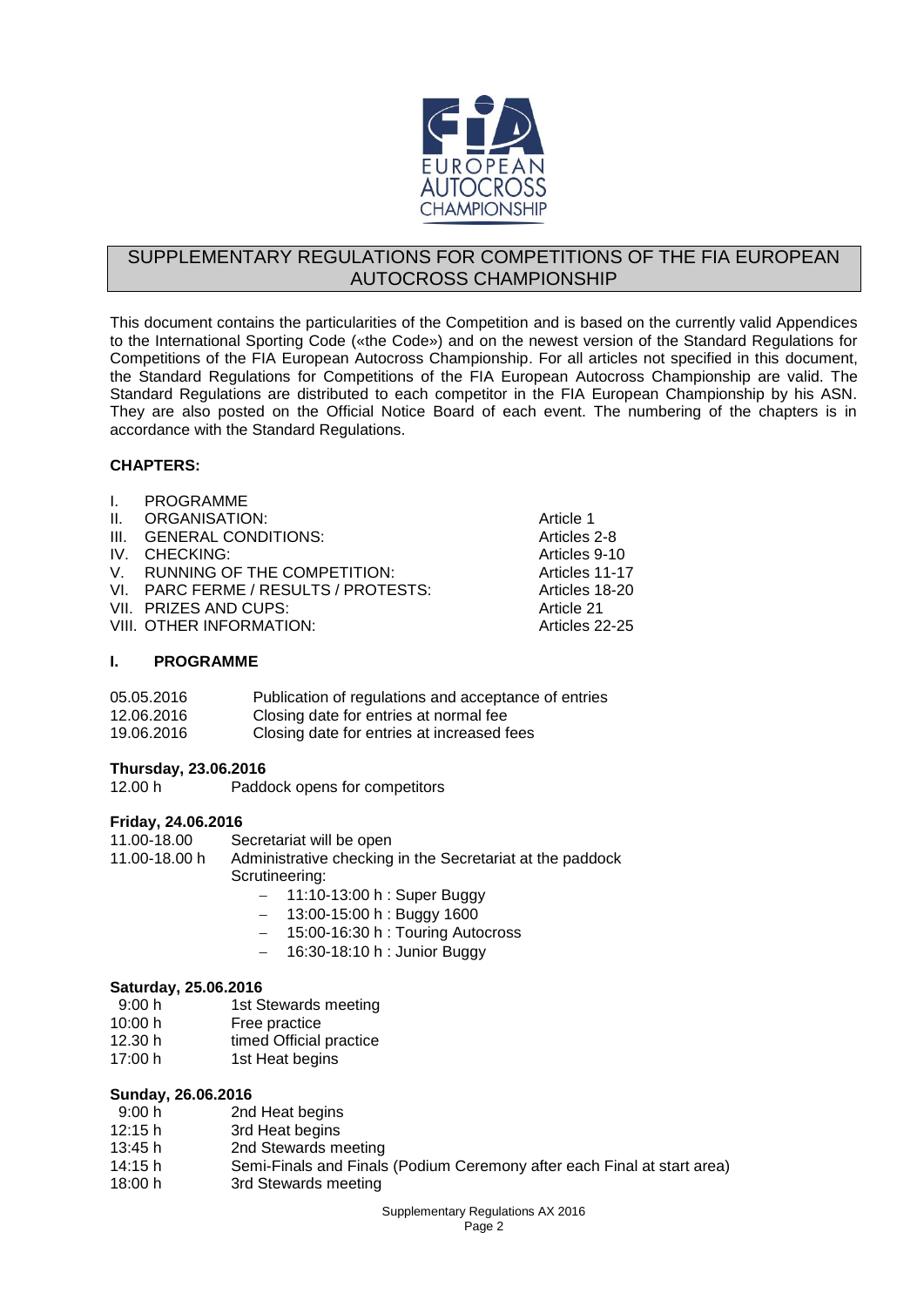19:00 h Official Prize Giving, festival tent paddock

**II. ORGANISATION**<br>**1.1** The MC Oberlausitzer B **1.1** The MC Oberlausitzer Bergland e.V. im ADAC will organise an FIA European Autocross Championships Competition. This Competition will be run in accordance with the Code (and its Appendices), the FIA Regulations for Autocross, General Prescriptions for the Championship and these Regulations (and any other Regulations which may be issued in writing by the organisers).

# **1.2 Organising Committee**

1. President: Frank Prochno 2. President: Hans-Joachim Poick Chief Organizing: Jochen Hennersdorf Assistent Chief Organizing: Andreas Hempel

#### **MC Oberlausitzer Bergland e.V. im ADAC Oberlausitzer Str. 13 D - 02733 Cunewalde, Germany**

| Fax:      | $+49$ 35875 - 6 72 72             |
|-----------|-----------------------------------|
| E-Mail:   | office@matschenberg.de            |
| Internet: | www.matschenberg.de               |
|           | Mobile Phone: +49 175 - 73 90 996 |

# **1.3 Officials**

| - Chairman                      |               | Wlodek Szaniawski        | (POL) |
|---------------------------------|---------------|--------------------------|-------|
| - Steward                       |               | Jukka Westerback         | (FIN) |
| - Steward (national)            |               | Wieland Unnasch          | (DEU) |
| - FIA observer                  |               | Franz Landauf            | (AUT) |
| - FIA technical delegate        |               | Tommy Kristiansen        | (NOR) |
| - Clerk of the course           |               | Karsten Ney              | (DEU) |
| - Secretary to the stewards     |               | <b>Matthias Sockel</b>   | (DEU) |
| - Assistant clerk of the course |               | Rainer Ahlf-Burhop       | (DEU) |
| - Secretary of the Competition  |               | Elisabeth Riedel         | (DEU) |
| - Chief scrutineer              |               | <b>Ulrich Nolte</b>      | (DEU) |
| - scrutineer                    |               | Carl-Ulrich Karsten      | (DEU) |
|                                 |               | Peter Benack             | (DEU) |
|                                 |               | Mario Stephan            | (DEU) |
|                                 |               | Günther Wagner           | (DEU) |
| - Chief timekeeper              |               | <b>Marcel Lambrechts</b> | (NDL) |
| - Safety officer                |               | Toni Rycer               | (DEU) |
| - Assistant Safety officer      |               | <b>Enrico Reichel</b>    | (DEU) |
| - Safety officer Assistant      |               | Markus Wiesenberg        | (DEU) |
| - Chief medical officer         |               | Dr. Matthias Purfürst    | (DEU) |
| - Drivers' liaison officer      |               | Maik Hänsel              | (DEU) |
|                                 |               | Holger Diebel            | (DEU) |
| - Press officer                 |               | Werner Lindner           | (DEU) |
| - Judges of fact:               | - startline   | Hagen Stübner            | (DEU) |
|                                 | - false start | <b>Christian Frindt</b>  | (DEU) |
|                                 |               | André Richter            | (DEU) |
|                                 |               | <b>Steffen Simon</b>     | (DEU) |
|                                 |               | Peter Kloss              | (DEU) |
|                                 | - finish      | <b>Torsten Kepper</b>    | (DEU) |
|                                 |               | Torsten Jünger           | (DEU) |

# **1.4 Official Notice Board**

The official notice board is located in the paddock, near the secretariat.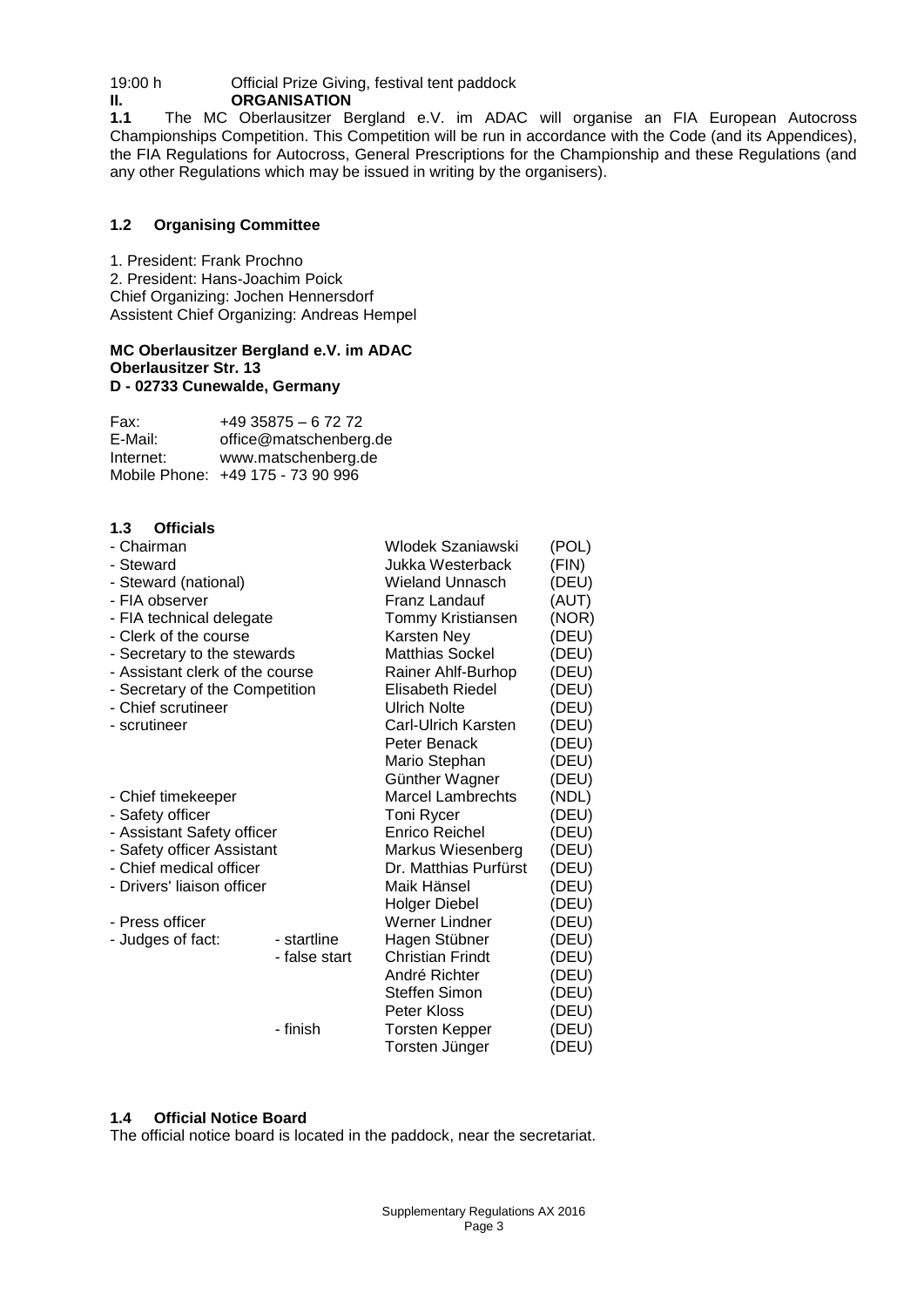# **III. GENERAL CONDITIONS**

# **2. GENERAL**

- **2.1** This Competition will count for:
- The 2016 FIA European Autocross Championship

- The 2016 FIA Autocross Nations Cup

# **3. DESCRIPTION OF THE CIRCUIT**

| Place:          | Cunewalde / Weigsdorf-Köblitz - Germany                                                                                                |
|-----------------|----------------------------------------------------------------------------------------------------------------------------------------|
| Phone:          | +49 176 - 24 81 71 80                                                                                                                  |
| Length:         | 820 meter                                                                                                                              |
| Width of start: | 15 meter                                                                                                                               |
| Maximum width:  | 16 meter                                                                                                                               |
| Minimum width:  | 11 meter                                                                                                                               |
| Location:       | Matschenberg Offroad Arena, Matschenstraße<br>02733 Cunewalde / Weigsdorf-Köblitz / GER<br>GPS Koordinaten: 51° 5'36" N / 14° 29' 8" E |

# **5. ENTRY FORMS – ENTRIES**

**5.1** Anybody wishing to take part in the Competition must send the attached entry form duly completed to the Secretariat at

**MC Oberlausitzer Bergland e.V. im ADAC Oberlausitzer Str. 13, D-02733 Cunewalde, Germany** Phone: +49 175 - 73 90 996, Fax: +49 35875 - 6 72 72 E-Mail: office@matschenberg.de

#### **before 19.06.2016, 24:00 h**

**5.8** The maximum number of starters will be 100

# **6. ENTRY FEES**

# **6.1** The entry fee is:

**a)** 1st closing date of entries: maximum 220 € (Entry fee 170 € + 50 € paddock fee – all included) **b)** 2nd closing date of entries: maximum 275  $\epsilon$  (Entry fee 225  $\epsilon$  + 50  $\epsilon$  paddock fee – all included)

**c)** After 2nd closing date of entries: maximum  $440 \in (Entry$  fee  $390 \in +50 \in$  paddock fee – all included)

As the entry form from the Driver and the confirmation of the acceptance from the organiser is considered as a contract, the Driver, not coming to the Competition, has to apologise giving the reason as soon as possible.

#### **The entry fee will be paid before 19.06.2016, closing date for entries**:

**a) 12.06.2016,** 1st closing date of entries

**b) 19.06.2016,** 2nd closing date of entries

**6.3** Entry fees may be refunded only:

- **a)** to candidates who are not accepted,
- **b)** in the case of the Competition not taking place,

**c)** if the Competitor withdraws his entry no later than the Monday before the Competition. If the withdrawal is announced to the organiser between that Monday and the opening of the administrative checking, 50% only of the entry fee will be refunded.

# **7. INSURANCE**

7.1 The organizer will provide for an insurance policy which covers the competitor´s liability for civil responsibility toward third parties.

 $\epsilon$  3.000.000,- for bodily injury per occurrence, but not more than

€ 1.100.000,- for each person

€ 1.100.000,- for damage of property

€ 1.100.000,- for financial damages resulting from injury ( valid for damages not covered by the normal insurance policy)

> Supplementary Regulations AX 2016 Page 4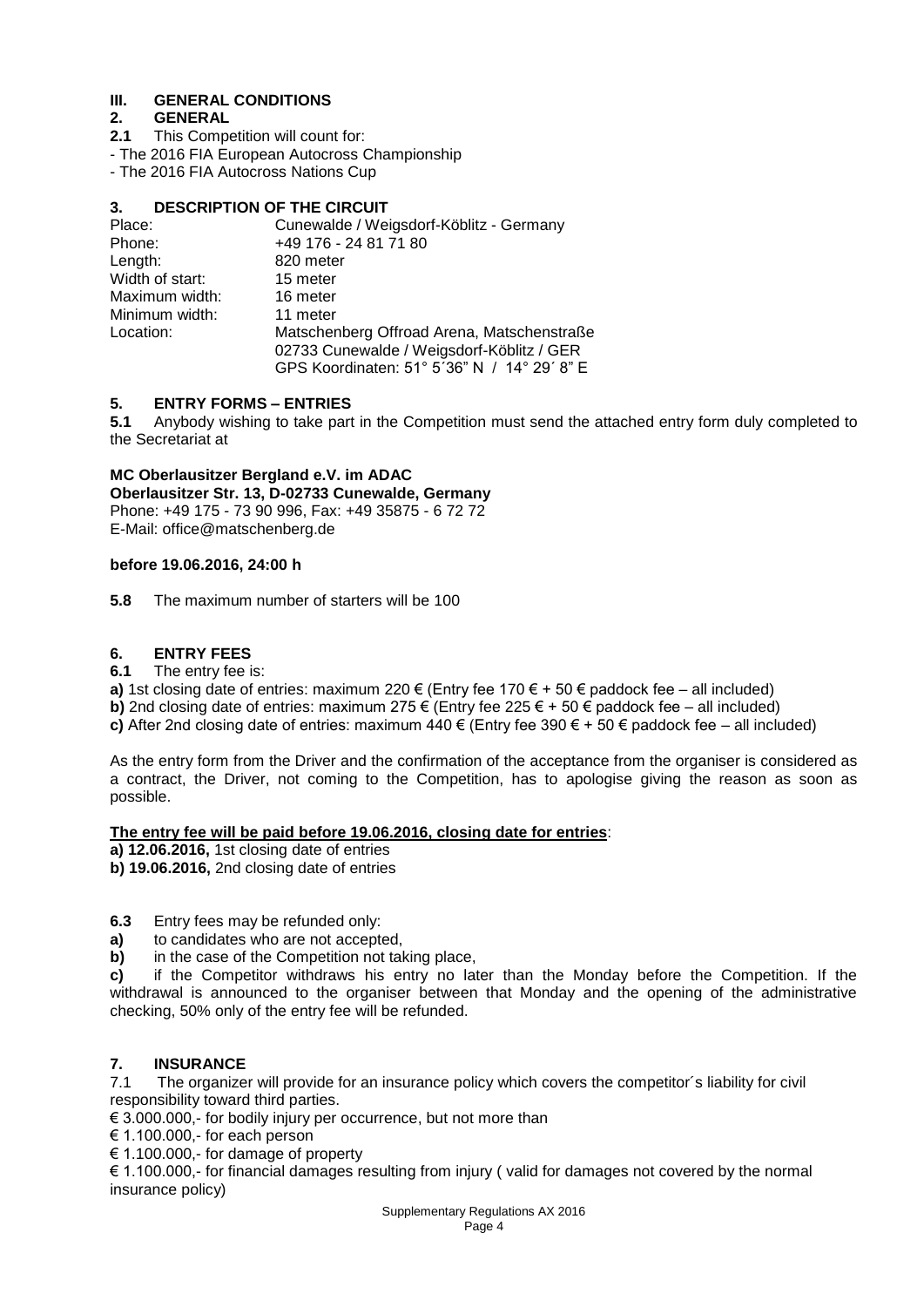This insurance coverage does not apply for claims, which, according to point 7.2 have been default by the participant. An insurance policy for spectators with the following requirements will be provided by the organizer:

€ 15.500,- for the event of death

 $\in$  31.000,- for the case of invalidity

and insurance policy for the sport officials and for helpers will also be provided for by the organizer.

7.2 Participant´s Responsibility and Default of Liability Claims a) Responsibility

The participant (competitors, drivers, co-pilots, owners of the cars and holders) take part in this event at their own risk. They alone bear the civil as well as the penal responsibility for all damages caused by them or by their vehicles, in so far as a resignation of liability was not negotiated or incorporated into these regulations. b) Resignation of Liability

With the submission of the entry competitors and drivers agree to waive any claim with respect to any damage that might arise in connection with the event against

- the FIA, the DMSB, the member organizations of the DMSB, the Deutsche Motor Sport Wirtschaftsdienst GmbH, their presidents, bodies, managing directors, secretaries-general
- the districts of the ADAC, the promoter/organizer of the series
- the organizer, stewards and marshals, the owner of the race track
- authorities, racing services as well as all other persons connected to and/or associated with the organization and/or management of this event
- the body/person in charge of and liable for the construction of the Streets and roads used in the course of the event, provided any damage caused is due to the condition of the aforesaid streets and/or roads including auxiliary equipment used in the course of the event, and
- the vicarious agents and vicarious officers of all persons and bodies mentioned above.

 This aforementioned waiver shall not apply to any damage arising from willful or negligent breach of duty -including any such breach of duty by any legal representative or vicarious agent of the category of persons absolved from liability – and leading to injury to the life,body or health; in addition, this waiver shall not apply to any other damage arising from willful or grossly negligent breach of duty – including any such breach of duty by any legal representative or vicarious agent of the category of persons absolved from liability; against:

- the other participants (competitors, drivers, co-drivers), their helpers, the proprietors, owners of the other vehicles,
- the own competitor, the own driver/s (contrary special agreements

 between competitor/s, drivers shall have priority) and own helpers. Competitors and drivers shall waive any claims with respect to any damage arising in connection with the competition ( untimed practice, timed practice, warm up, races) except for damage arising

from willful or negligent breach of duty – including any such breach by any legal representative or vicarious agent of the category of persons absolved from liability.For all parties involved the exclusion of liability shall come into effect with the submission of the entry. The exclusion of liability shall apply to claims arising from any legal reason, in particular to compensation claims arising from contractual and non- contractual liability as well as from claims arising from tort.

# 7.3 Reponsibility of the Organizer

The organizer withholds the right to make any changes to the regulations wich may become necessary due to "force major" or per order of the authorities. Also, the organizer may resign from the event if, due to extraordinary circumstances, it becomes necessary. In this case, the organizer has no obligation to substitute any probable damaged, financial or other. In addition, the organizer is only liable in those cases, where this is provided for in the regulations.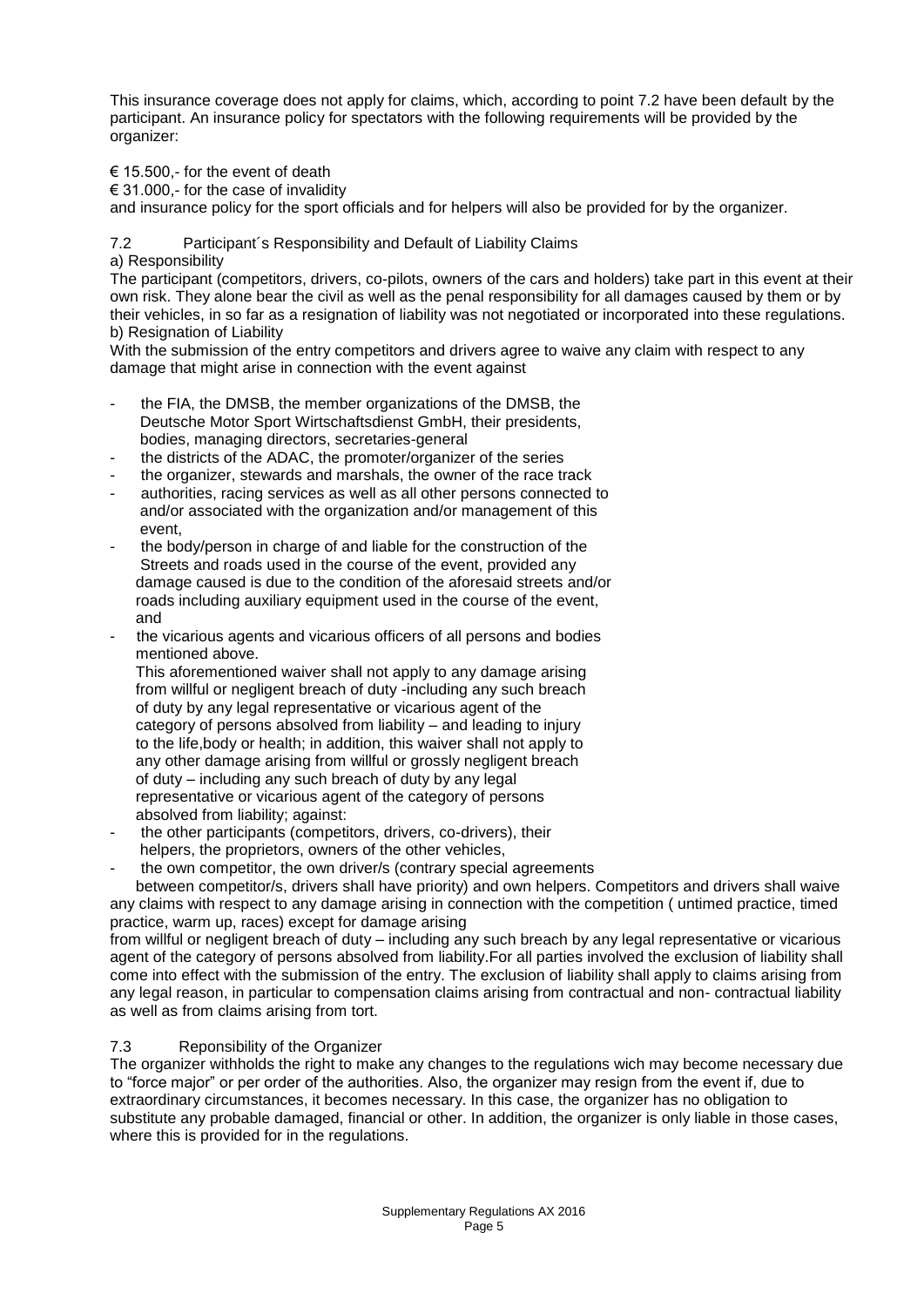# **IV. CHECKING**

# **10. SCRUTINEERING**

**10.2 Noise**

For all cars, a limit of 100 dB is imposed.

# **V. RUNNING OF THE COMPETITION**

# **12. PRACTICE AND DRIVERS' BRIEFING**

**12.1** Free practice and two qualifying practice sessions, one organised in order of the numbers and the second in reverse order, are obligatory in each division. The free practice session will be run over 4 laps maximum.

There must be no more than 1 car at each 120m of the track in each qualifying practice session, which will be run over 3 laps minimum, starting from the car crosses the finish line, and all lap are counting.

The best lap time from all the qualifying practice sessions determines the starting positions for the first Heat. In the event of a tie, the next best lap time of the Drivers who have tied determines the starting positions.

Each Driver must complete at least one lap in practice. Should this not be the case, the Driver may be allowed to start in the first qualifying Heat, at the discretion of the stewards. Cars from different divisions will run separately.

**12.2** Briefing in English and optionally in the host language of the Competition will be given in writing to all drivers at the administrative checking.

# **14. QUALIFYING**

There will be 5 laps in the qualifying Heats.

# **15. SEMI-FINALS AND FINALS**

There will be 6 laps in the Semi-Finals and 7 laps Finals.

# **VI. PARC FERME – RESULTS – PROTESTS**

# **20. PROTESTS – APPEALS**

**20.1** All protests will be lodged in accordance with the Code.

All protests must be made in writing and handed to the clerk of the course or his assistant, or in their absence any of the stewards of the meeting, together with the sum of  $\epsilon$  500. If the protest requires the dismantling and re-assembly of different parts of a car, the claimant must make a deposit of  $\epsilon$  1000.

**20.5** Competitors have the right to appeal, as laid down in Article 15 of the Code and also as set out in the Rules of the International Court of Appeal. The amount of the appeal fee is  $\epsilon$  500.

# **VII. PRIZES AND CUPS**

#### **21. PRIZES**

It is recommended to organise the podium ceremony on the circuit will be held immediately after the races. The winners of the 1st, 2nd and 3rd prizes must be present wearing their race overalls. Failure to attend this ceremony will be penalized by the loss of any monetary award / benefit associated with the corresponding position at the end of the race.

The prize-giving will take place at festival tent paddock at 19:00 h.

The prizes will be awarded in Euros. Prize fund net of taxes distributed:

| <b>Classification</b> | <b>SuperBuggy</b> | Buggy1600 | <b>TouringAX</b> | <b>JuniorBuggy</b> |
|-----------------------|-------------------|-----------|------------------|--------------------|
| 4 <sup>St</sup>       | € 600             | € 500     | € 400            | € 300              |
| $2^{nd}$              | 550               | 450       | 350              | 250                |
| 3 <sup>rd</sup>       | 500               | 400       | 300              | 200                |
| 4 <sup>th</sup>       | 450               | 350       | 250              | 150                |
| $5^{\mathsf{tn}}$     | 400               | 300       | 225              | 100                |
| 6 <sup>th</sup>       | 350               | 275       | 200              | 100                |
| 7 <sup>th</sup>       | 300               | 250       | 175              | 100                |
| 8 <sup>th</sup>       | 250               | 200       | 150              | 100                |
| 9 <sup>th</sup>       | 200               | 150       | 125              | 100                |
| 10 <sup>th</sup>      | 150               | 125       | 100              | 100                |